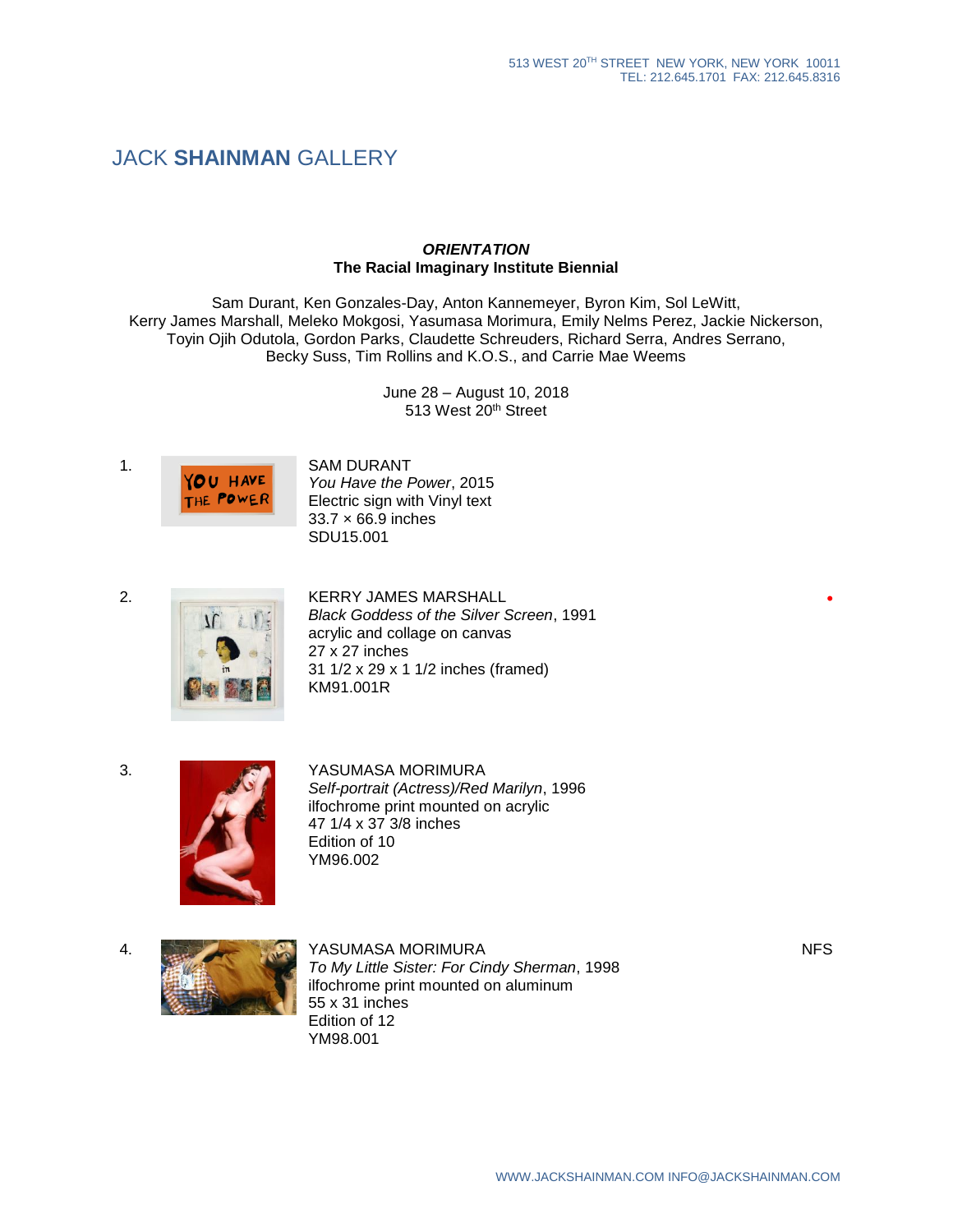5. YASUMASA MORIMURA



*Self-portrait (Actress)/After Catherine Deneuve 4*, 1996 ilfochrome print mounted on acrylic 78 3/4 x 63 inches Edition of 3 YM96.003



Airline Terminal, Altanta, Georgia 1956 archival pigment print 11 x 14 inches (print) 16 5/8 x 18 3/16 inches (framed) Edition AP 3 GP56.009.AP3/3



7. **TIM ROLLINS AND K.O.S.** *Study for Amerika - A Refuge*, 1992 paint on book pages adhered to linen 36 x 36 x 1 1/2 inches TRKOS92.001



*Belly Painting*, 1992 Encaustic on linen on panel 10 x 8 inches BKI08.001



*Belly Painting (Dioxazine Violet)*, 1992 Encaustic on linen on panel 10 x 8 inches BKI08.002



10. **EMILY NELMS PEREZ** *Legitimation*, 2018 silicon 104 x 101 x 104 inches ENP18.001

NFS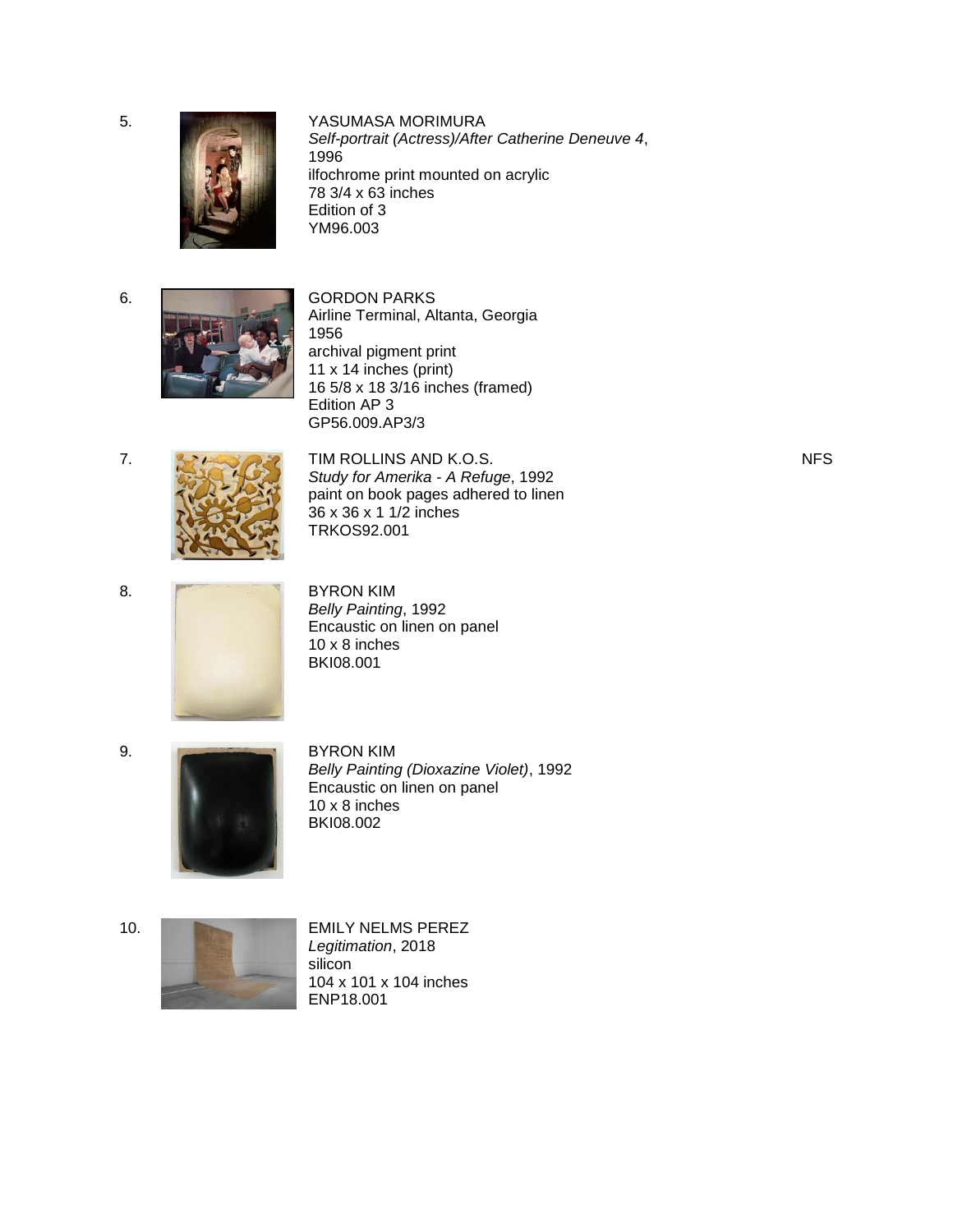11. KEN GONZALES-DAY



*Sikeston, MO (Cleo Wright) From the Erased Lynchings series*, 2013 digital c-print 66 x 40 x 2 inches 70 x 44 x 2 inches (framed) KGD13.001



12. KEN GONZALES-DAY *Waco, TX (Jesse Washington) From the Erased Lynchings series, 2013* digital c-print 66 x 40 x 2 inches 70 x 44 x 2 inches (framed) KGD13.002





## 13. **A COLLECTION OF A COLLECT A TOYIN OJIH ODUTOLA**

*The Treatment 7, 12*, *30, 8A, 10, 16, 6, 3* 2015-2016 eight pen ink and pencil on paper 12 x 9 inches each TO15.043

14. CLAUDETTE SCHREUDERS *Sleep*, 2011 jelutong wood and enamel, and oil paint  $7 \times 26$   $3/8 \times 10$  inches CS11.002



# 15. CLAUDETTE SCHREUDERS

*Burnt by the Sun*, 2006 lithograph 15 x 11 1/4 inches 22 1/2 x 18 7/8 x 1 inches (framed) Edition 36 of 45 CS06.007.36



*Enough!*, 2009 - 2017 spray enamel on broken mirror mounted on plywood 56 x 60 x 1 inches SDU09.002

NFS

**•**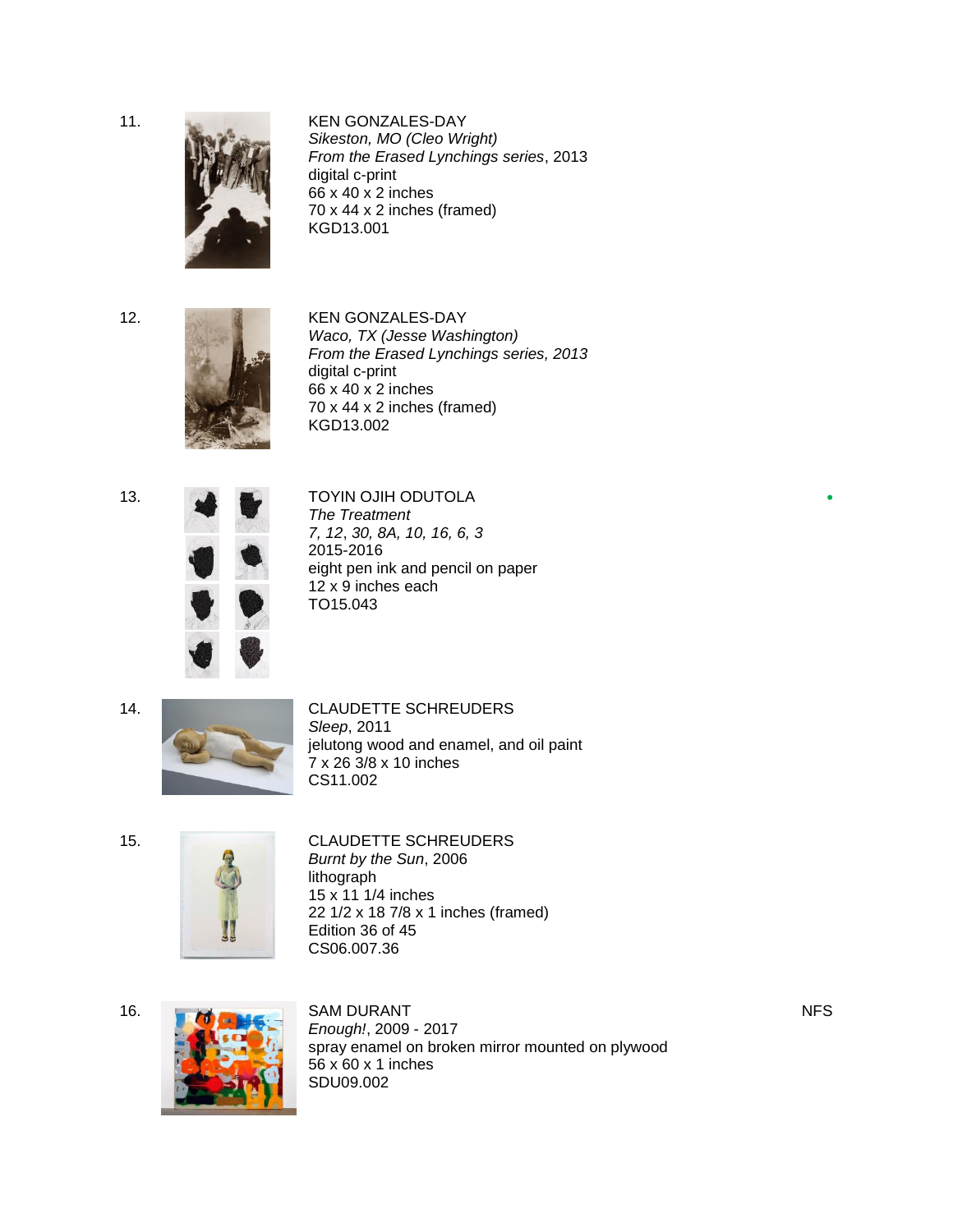17 . ANDRES SERRANO *Autopsy Table, Buchenwald (Torture)*, 2015 pigment print, back -mounted on dibond, wooden frame glass 60 x 50 inches 65 x 55 inches (framed) Edition 1 of 3, with 2 AP ANS15.021.1 18 . MELEKO MOKGOSI *Modern Art: The Root of African Savages, Addendum*, 2015 inkjet print and charcoal on linen twenty -two panels 24 x 18 x 1 1/2 inches each MEM15.002 19 . ANTON KANNEMEYER *B is for Blac k*, 2008 acrylic on paper 19 3/8 x 14 1/2 inches 27 7/8 x 22 3/4 x 1 inches (framed) Edition 2 AK07.007.2 NFS 20 . ANTON KANNEMEYER *W is for White*, 2008 acrylic on paper 19 3/8 x 14 1/2 inches 27 7/8 x 22 3/4 x 1 inches (framed) Edition 2 AK07.003.2 NFS 2 1 . SOL LE WITT *Untitled*, 1991 gouache on paper 10 7/8 x 7 7/8 inches 19 1/4 x 16 x 1 1/2 inches (framed ) SL08.001 2 2 . JACKIE NICKERSON *Sr. Irene*, 2004 lambda photograph 56 x 44 3/4 inches

56 7/8 x 46 x 1 3/4 inches (framed)

Edition L1 of 6, with 1 AP

JN05.011.L1